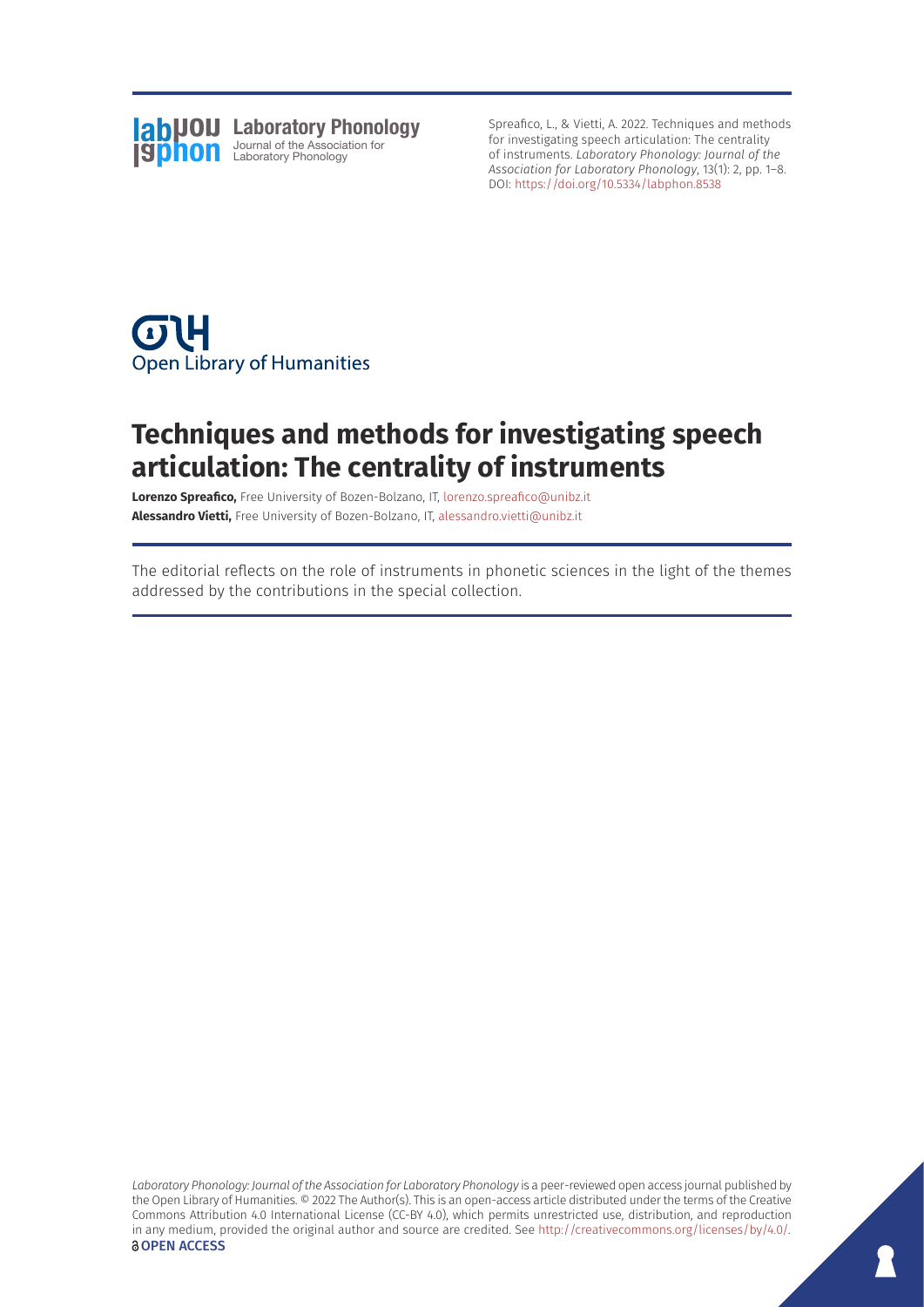The history of phonetics—at least that of taxonomic phonetics (Ohala, 2004)—"goes back three millenia [sic]" (Koerner, 1993, p. 1). With regard to the branch of articulatory phonetics, over the course of time, the manner of studying phenomena of interest has changed a great deal, both with reference to the theoretical framework and to the research methodology (Tillmann, 2006). As regards the former, there has been a gradual shift from a non-experimental to an increasingly experimental approach. As regards the latter, there has been a shift from a noninstrumental to a preferably instrumental approach.

Indeed, in the prehistory and protohistory of phonetics (cf. Paconcelli-Calzia, 1961, quoted in Koerner, 1993), the investigation of speech articulation was impressionistic and based on two methods: speech proprioception<sup>1</sup> based on somatosensory information; and speech heteroperception<sup>2</sup> based on visual information, possibly interfered with by auditory information. Although these two methods have been descriptively valid and useful for shaping taxonomic articulatory phonetics (consider the accuracy and precision of the observations in Pāṇini's Aṣṭādhyāyī, cf. Allen, 1953), they are incompatible with the current experimental scientific method because the expectations, learning, and memories of the experiencer subjectively shape proprioception and heteroperception and thus make it unfalsifiable. Precisely for this reason, experimental investigation of the articulatory plane is usually based today on the adoption of an instrumental approach.

In articulatory research, however, the experimental and instrumental dimensions of the research must be kept distinct. In fact, until about the 17th century, non-experimental instrumental research was practiced, but at that time the study of articulation consisted of the instrumental dissection and anatomical investigation of laryngeal and supralaryngeal organs so as to describe the structure of the articulators that are not visually accessible and therefore to reconstruct or hypothesize *in vitro* their functioning.

In this sense, the oldest source could be represented by a drawing found in an Egyptian tomb dating back to about 5000 years ago that seems to depict a laryngoscopy or laryngectomy (Pahor, 1992; **Figures 1** and **2**).3

<sup>1</sup> Consider, for example, the approach taken by Robinson (1617) to illustrate the vocalic system, that Pfitzinger and Niebuhr (2011) define as an "introspective pseudo-articulatory approach."

<sup>&</sup>lt;sup>2</sup> The perception of traits in other people.

<sup>&</sup>lt;sup>3</sup> More recently both interpretations have been refuted by Blomstedt (2014), who believes that the drawings depict human sacrifices.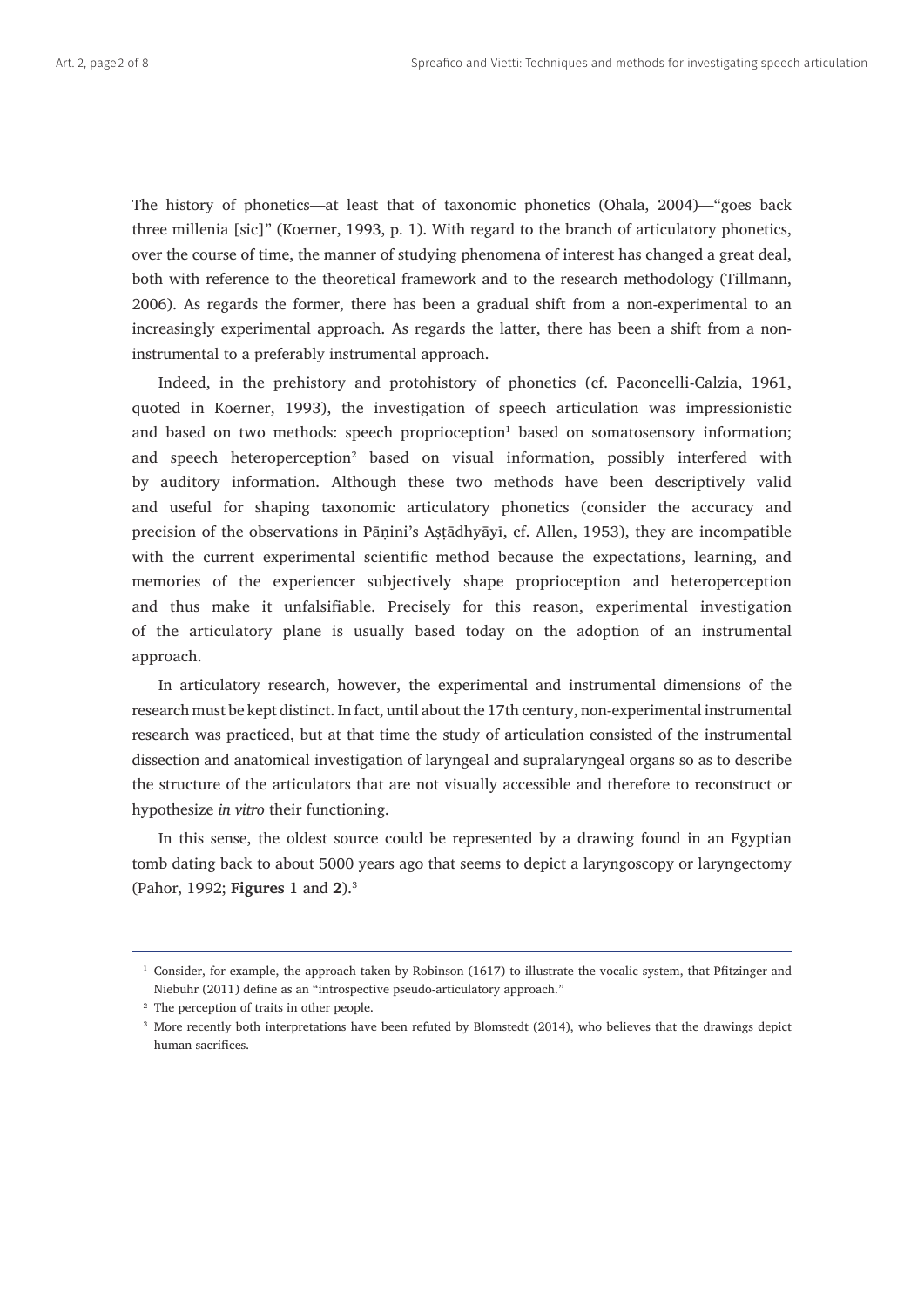

**Figure 1:** Particular of the label of Aha from Abydos depicting laryngoscopy, or laryngectomy, or tracheostomy, or human sacrifice. Copyright (1999) from *Early dynastic Egypt* by Wilkinson (1999, p. 230). Reproduced and reworked by permission of Taylor and Francis Group, LLC, a division of Informa plc.



**Figure 2:** Particular of the label of Djer from Saqqara depicting laryngoscopy or laryngectomy, or tracheostomy. The scale is different from Figure 1. Copyright (1999) from *Early dynastic Egypt* by Wilkinson (1999, p. 230). Reproduced and reworked by permission of Taylor and Francis Group, LLC, a division of Informa plc.

However, even if anatomical knowledge was obtained through instruments, it did not necessarily imply physiological and even less articulatory knowledge, as evidenced by the fact that although dissections were widespread practices in ancient Greece, "the Greeks had only a vague notion of the mechanism of voicing" (Kemp, 2006, p. 472). In fact, the shift from an anatomy of laryngeal and supralaryngeal structures to a physiology of speech and then to an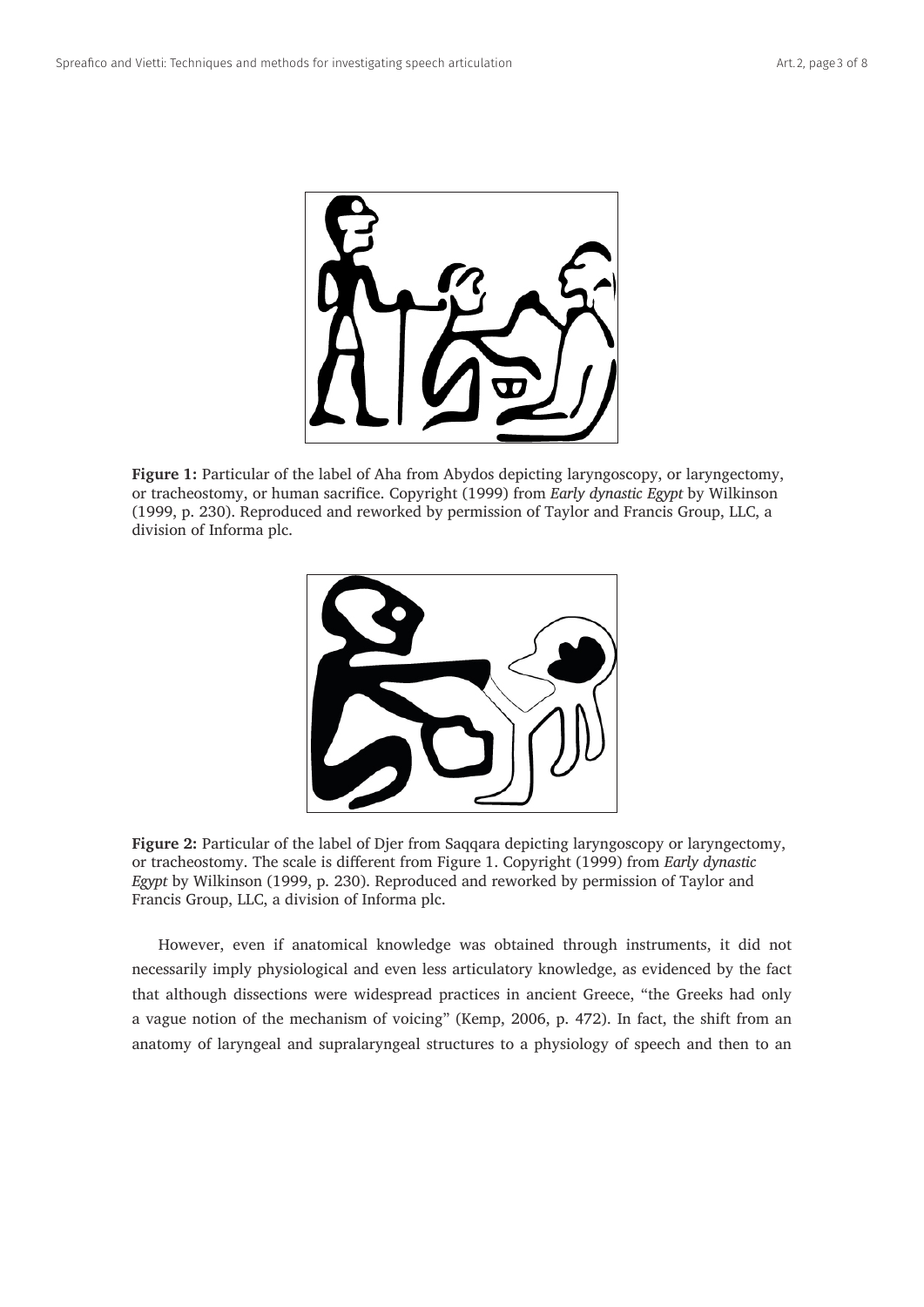articulatory phonetics began much later, probably around the beginning of the 17th century when for the first time the idea of an integrated study of the shape and function of the phonoarticulatory organs emerged. One of the precursors of this approach was Girolamo Fabrici (Fabrici, 1600), who was among the first to write about 'speech' and 'hearing' instead of 'larynx' and 'ear.' From that point on, the chronicles report a series of scientific and technological attempts aimed at obtaining instruments that would allow researchers to observe in vivo and in real time and then also to record the movement of one or more articulators for subsequent analysis (Kochetov, 2020a, 2020b).

For this reason, the history of articulatory phonetics and the history of instruments and techniques for articulatory investigation largely coincide. In other words, the elaboration of new knowledge and theories on speech articulation are deeply intertwined with the development—in terms of both new tools and better performing tools (see Hoffmann, Mehnert, & Dietzel, 2011) of instruments for the analysis of the phono-articulatory organs, as well as with the development of techniques for the analysis of the data collected with those instruments.

That this is the case is supported by reflections on the relationship between instrumental phonetics and other branches of the speech sciences, e.g., the position taken by Beckman and Kingston (2011) according to whom, the use of instruments has led to a split between phonetics and phonology; or by Demolin (2012) according to whom it is obvious—contrary to what is claimed by some phonologists—that the use of instrumental investigations has changed the course of phonology as well.

However, although it is acknowledged that instruments and methods of instrumental data analysis have played a fundamental role in the development of articulatory phonetics, it should also be noted that in phonetics, as in other experimental sciences, instruments are usually considered to have an ancillary role to theory. That is, instruments are usually considered to serve only to collect data that can then be used to falsify hypotheses. In this sense, instruments turn out to be a mere supplier of proofs for the subsequent evaluation of theories—i.e., being 'instrumental' to the cause—rather than to fulfil a true epistemological function.

However, treating the instruments for the investigation of speech articulation as if they were ancillary to the discipline itself does not do justice to them and risks losing sight of the fact that instruments "are constitutive of scientific knowledge in a manner different from theory, and not simply instrumental to theory" (Baird, 2004, p. 1). In this sense, the contributions of this special collection, which concern both articulatory data collection techniques and articulatory data analysis methodologies, are particularly significant because besides advancing the state of the art in their respective fields of application, they allow researchers to observe how instruments condition the observables, the experiment, and ultimately, the falsification and elaboration of new knowledge and theories.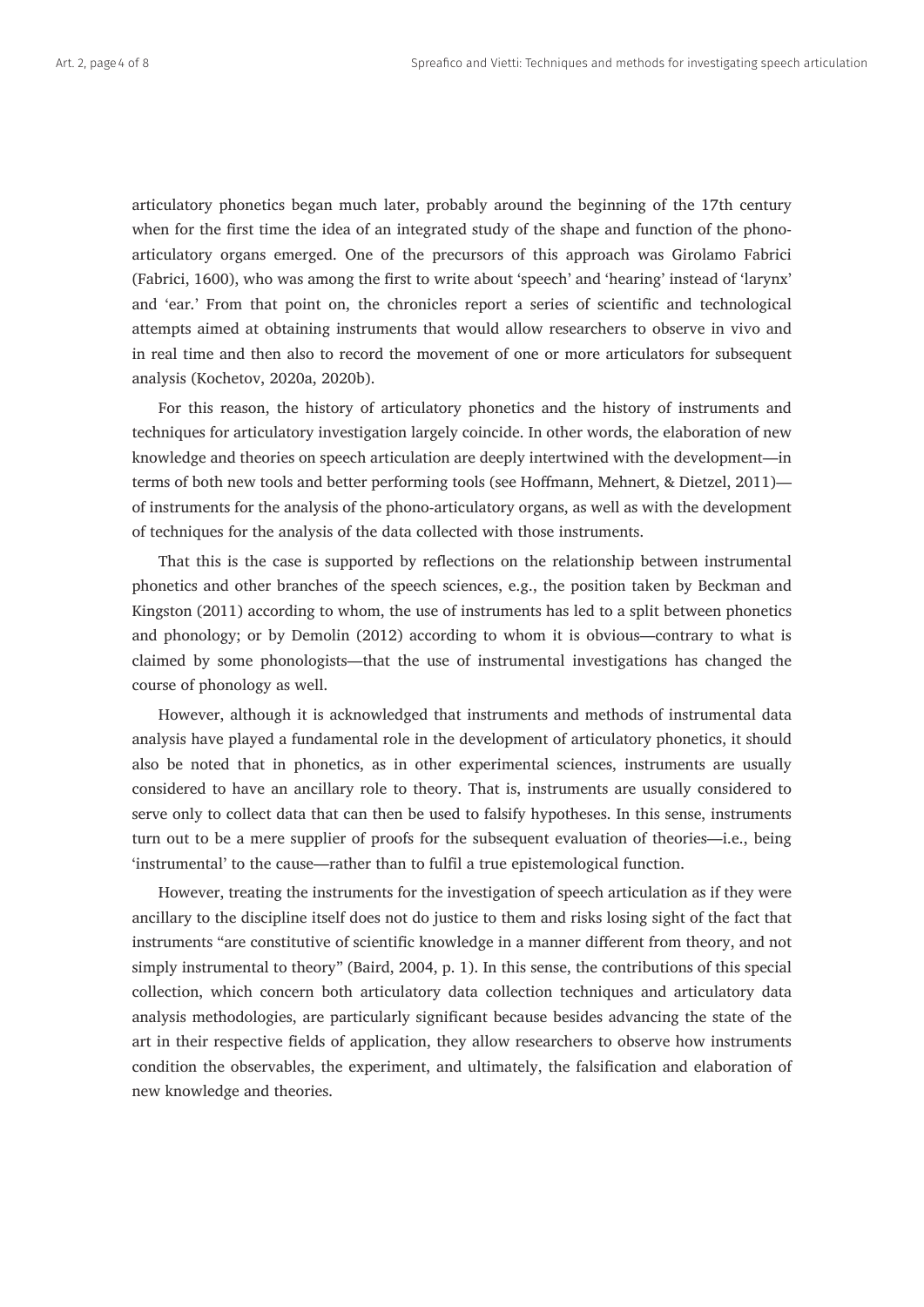The fact that the instruments condition the theory and are not ancillary to it, is illustrated first and foremost by the fact that even those instruments used to investigate speech articulation bring with them the typical limitations of instrumental measurement (Hughes & Hase, 2010), i.e., systematic errors, random errors, and mistakes.

In this respect, the contribution by Rebernik, Jacobi, Jonkers, Noiray, and Wieling (2021) is exemplary, because while dealing with published research on electromagnetic articulography (EMA) the authors (albeit not explicitly) detect both a source of systematic error and a source of random error. More precisely, after having reviewed about 900 scientific papers, Rebernik et al. observe that due to the different, and non-standardized positioning of EMA sensors on the tongue of informants, the possibility to compare the outcomes of the different research studies is limited. Secondly, they note a possible random error and observe that the availability of at least three different approaches to preparing EMA sensors before use can lead to different results of adhesion duration, and therefore to different data, and also to different falsifications of hypotheses.

The fact that instruments condition observables, hence theories, is also demonstrated by the fact that their use can affect the naturalness of speech. First because instrument sensors can disrupt articulation (Rebernik et al., 2021). Then, as often reported, because instruments can condition the posture and positioning of informants and therefore affect their way of speaking, for example by imposing on them unnatural postures in order to safeguard the sensors' ability to capture information of interest, as reported by Krause, Kay, and Kawamoto (2020) and Noiray et al. (2020). Lastly, as reported by Noiray et al., instruments can influence the behavior of some particular groups of informants, such as children, to the point that the instrument, or the environment in which the instrument is used, is required to be concealed so as not to be rejected.

Because of their size, delicacy, or cost, it is often that case that the instruments require research to be carried out in dedicated environments such as laboratories. On the one hand, the need to elicit data in the laboratory leads to criticism from some field researchers who sustain that laboratory data are not naturalistic and therefore irrelevant to general theorizations (but see the objections in Demolin, 2012). On the other hand, the desire to collect data as naturalistically as possible makes any project that aims to develop portable versions of already available instruments for articulatory investigation interesting and relevant for the study of phonetics, as noted by Krause et al. (2020).

The papers in this special collection on "Techniques and methods for investigating speech articulation" in *Laboratory Phonology* demonstrate that instruments are not ancillary but central to articulatory research for other reasons. One is that they show how the ability to handle the instruments themselves affects data and theory. In fact, as reported in all the papers collected here, the discussed instruments and methods for articulatory research require high levels of technical expertise and long phases of training in order to be used successfully. This may involve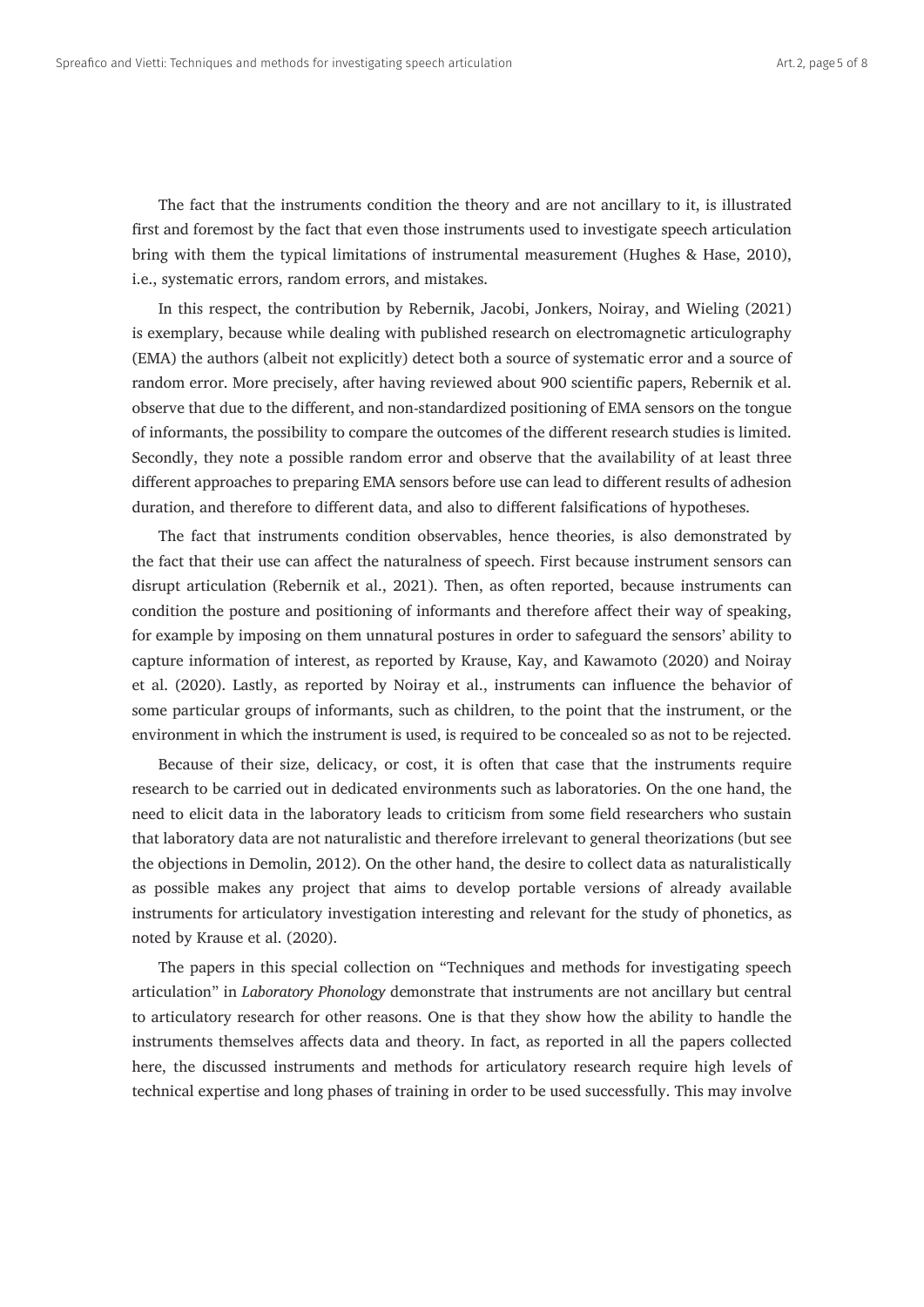the need to invest more resources in the project, for example, because it often involves having at least two people working on the data collection: one who supervises the instrument and the other who manages data elicitation (Noiray et al., 2020), or because it involves outsourcing the preparation of data for the analysis (Krause et al., 2020). In this sense, developing interfaces that allow the integration of information coming from several sources as proposed for the SOLLAR system discussed by Noiray et al. or in the paper on the UVA app presented by Gonzalez (2021) represents an advantage, because such systems allow researchers to simplify and optimize some phases of the data elicitation and analysis process, and thus speed up the work so that more data can be collected and analyzed in the same unit of time.

Furthermore, the need to rework and manipulate the data collected by the instrumental sensors in order to proceed with the theoretical analyses, which emerges from all the papers in this special collection, determines some necessary theoretical reflections that allow researchers to better focus on the nature of the instrument in articulatory research, namely its centrality. In fact, as noted by Boon (2015, p. 61) "instruments create an invariant relationship between their operations and the world, if and only if we abstract from the expertise involved in their correct use and the elaboration of the information they contain." This entails some reflections—certainly not new, but rarely made explicit in phonetics—namely whether science, and specifically articulatory phonetics, can test theories if they are based on experimental results based on the collection of apparently stable instrumental data which, however, entail a reworking. This is what, in Ackermann's (2016) terms, could be considered as the difference between testing hypotheses on *instrumental data* on the one hand and on *the meaning of instrumental data* on the other. The former coincides with the numerical values measured by the instruments, which are invariable under the same experimental conditions; while the latter correspond to the interpretations of the data themselves, which are variable according to the historical moment and the theory. In this sense, the contribution by Carignan et al. (2020) on real-time magnetic resonance imaging data is stimulating for at least two reasons. First, because it discusses how, for practical reasons of computational power limitations, only a part of the total amount of information generated and collected by the instrument is actually considered for the analysis. Moreover, it shows how applying two different statistical methods (FLMM versus GAMM) to the same database leads to results that are in agreement, yet not identical. But what if the difference between the two values were sufficient or necessary to verify or falsify a hypothesis?

To sum up, the information contained in the five articles of this special collection on "Techniques and methods for investigating speech articulation" in the Journal of the Association for Laboratory Phonology allows us to conclude that the constant interest in instruments and in the methods for the analysis of instrumentally recorded data testifies to how much articulatory phonetics as practiced in laboratory phonology has progressed with respect to the first attestations of instrumental phonetics, not only with reference to the dimension of technical possibilities, but also to theoretical awareness.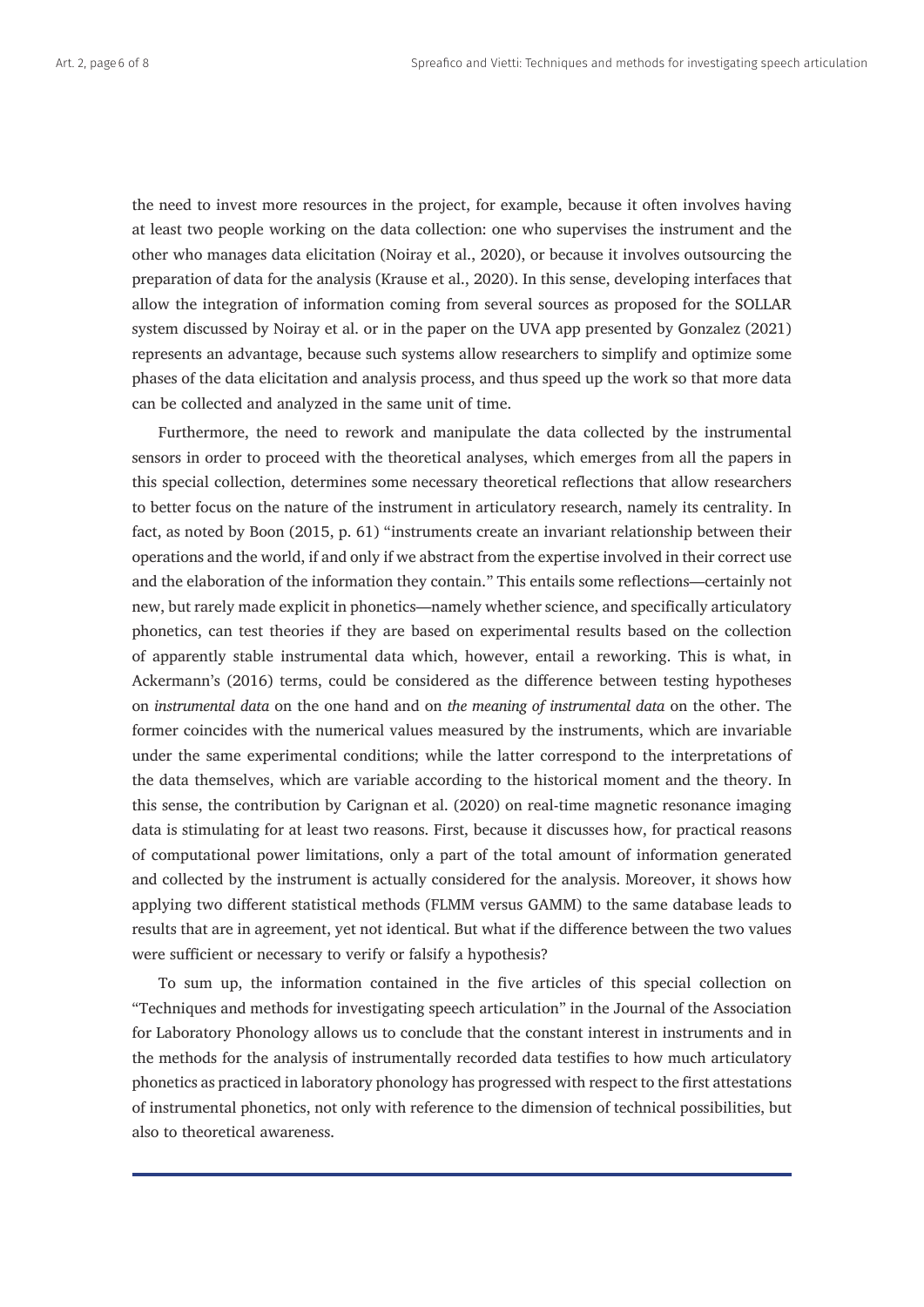## **Competing Interests**

The authors have no competing interests to declare.

## **References**

Ackermann, R. (2016). *Data, instruments and theory: A dialectical approach to understanding science*. Princeton: Princeton University Press.

Allen, W. S. (1953). *Phonetics in ancient India*. Oxford: Oxford University Press.

Baird, D. (2004). *Thing knowledge: A philosophy of scientific instruments*. Berkeley: University of California Press. DOI: <https://doi.org/10.1525/9780520928206>

Beckman, M., & Kingston, J. (2011). Introduction, Papers in Laboratory Phonology I: Between the Grammar and Physics of Speech (Reprint). In Oxford Handbooks Online. Oxford University Press. DOI: <https://doi.org/10.1093/oxfordhb/9780199575039.013.0002>

Blomstedt, P. (2014). Tracheostomy in ancient Egypt. *The Journal of Laryngology & Otology*, *128*(8), 665–668. DOI:<https://doi.org/10.1017/S0022215114001327>

Boon, M. (2015). The scientific use of technological instruments. In S. O. Hansson (Ed.), *The role of technology in science: Philosophical perspectives* (pp. 55–79). Dordrecht: Springer. DOI: [https://](https://doi.org/10.1007/978-94-017-9762-7_4) [doi.org/10.1007/978-94-017-9762-7\\_4](https://doi.org/10.1007/978-94-017-9762-7_4)

Carignan, C., Hoole, P., Kunay, E., Pouplier, M., Joseph, A., Voit, D., Frahm, J., & Harrington, J., (2020). Analyzing speech in both time and space: Generalized additive mixed models can uncover systematic patterns of variation in vocal tract shape in real-time MRI, *Laboratory Phonology*, *11*(1), 2. DOI: <https://doi.org/10.5334/labphon.214>

Demolin, D. (2012). Experimental methods in phonology. *TIPA. Travaux interdisciplinaires sur la parole et le langage* 28. [http://journals.openedition.org/tipa/162.](http://journals.openedition.org/tipa/162) DOI: [https://doi.org/10.4000/](https://doi.org/10.4000/tipa.162) [tipa.162](https://doi.org/10.4000/tipa.162)

Fabrici, G. (1600). *De visione, voce, auditu*. Venice: Franciscum Bolzettam. [http://www.bibliolabo.](http://www.bibliolabo.it/res/files_news/De_visione_voce_auditu_parte_3.pdf) [it/res/files\\_news/De\\_visione\\_voce\\_auditu\\_parte\\_3.pdf](http://www.bibliolabo.it/res/files_news/De_visione_voce_auditu_parte_3.pdf)

Gonzalez, S. (2021). Gridlines approach for dynamic analysis in speech ultrasound data: A multimodal app, *Laboratory Phonology*, *12*(1). DOI: <https://doi.org/10.16995/labphon.6463>

Hoffmann, R., Mehnert, D., & Dietzel, R. (2011). Measuring the accuracy of historic phonetic instruments. [https://www.internationalphoneticassociation.org/icphs-proceedings/ICPhS2011/](https://www.internationalphoneticassociation.org/icphs-proceedings/ICPhS2011/OnlineProceedings/SpecialSession/Session8/Hoffmann/Hoffmann.pdf) [OnlineProceedings/SpecialSession/Session8/Hoffmann/Hoffmann.pdf](https://www.internationalphoneticassociation.org/icphs-proceedings/ICPhS2011/OnlineProceedings/SpecialSession/Session8/Hoffmann/Hoffmann.pdf)

Hughes, I., & Hase, T. (2010). *Measurements and their uncertainties: A practical guide to modern error analysis*. Oxford New York: Oxford University Press.

Kemp, A. (2006). *Phonetics: Precursors to modern approaches*. In K. Brown (Ed.) *The encyclopedia of language & linguistics* (pp. 470–489). Second edition. Amsterdam: Elsevier. DOI: [https://doi.](https://doi.org/10.1016/B0-08-044854-2/01330-4) [org/10.1016/B0-08-044854-2/01330-4](https://doi.org/10.1016/B0-08-044854-2/01330-4)